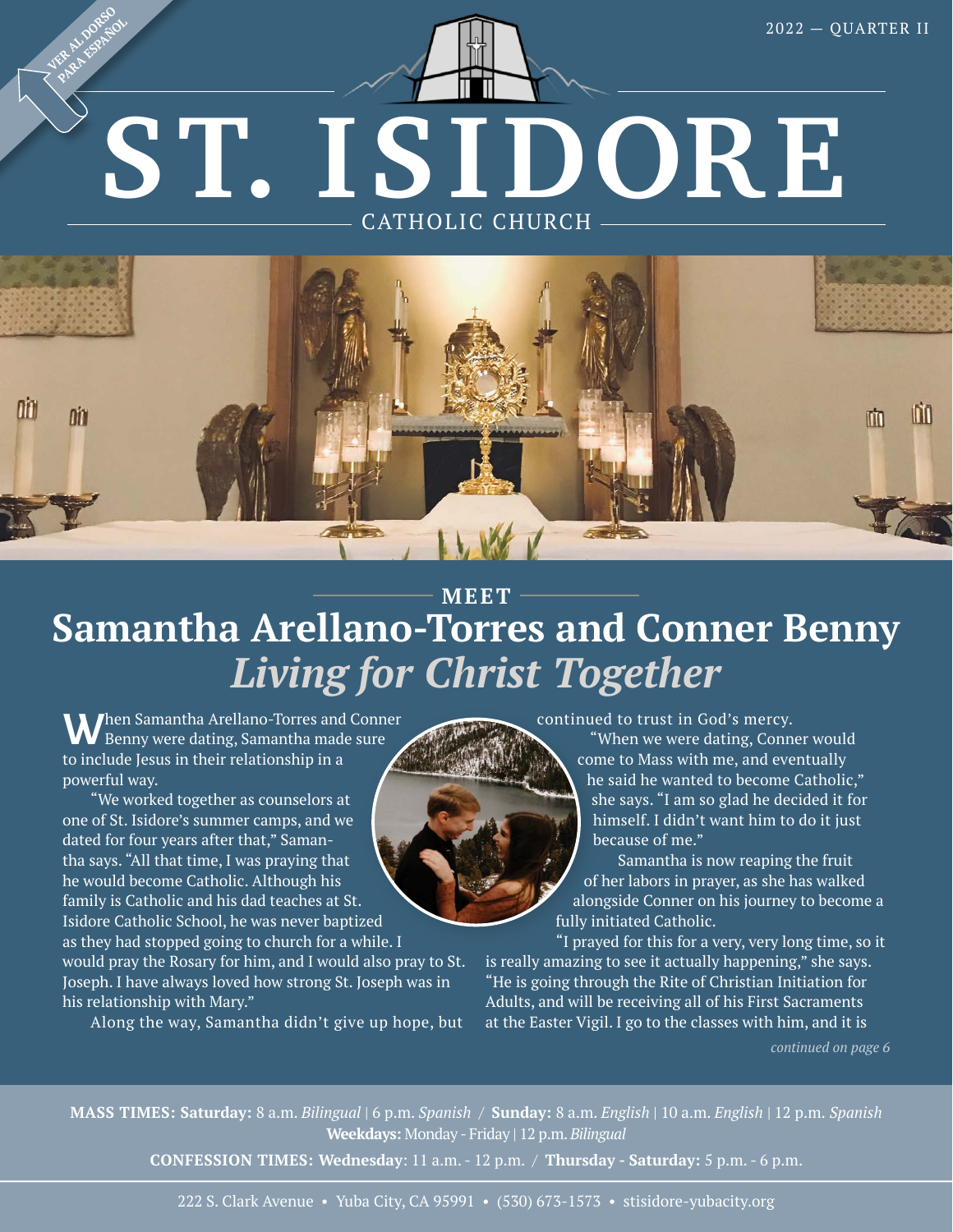# **ST. ISIDORE**  CATHOLIC CHURCH

## **TEACHING** *BY* **EXAMPLE** *The Importance of Prayer in a Child's Life*

**"I** want to be just like Mom!" "I want to be just like Dad!" Perhaps nothing lifts a parent's heart like hearing these words. While certainly affirming, such words also remind us of the great responsibility that comes with parenthood.

Children often examine the lives of their parents when making decisions that will affect their own lives. For example, a young boy may dream of becoming a physician one day, just like his father. Or a young girl may hope to become a veterinarian, just like her mother. Could the same be said about their parents' faith lives?

Just as children learn traits and values from their parents, they should also learn the importance and great joy of developing a personal relationship with Christ. And the foundation of such a relationship is prayer conversation with God.

How should we go about teaching our children to pray? There are several methods, but none works as well as teaching by example. Begin teaching the importance of prayer by praying openly with your spouse. This teaches children that prayer is meaningful and important, and not just a ritual. Also, pray with your children — in the morning and in the evening. Show your sons and daughters the importance of beginning and ending each day in prayer.

While a fortunate dilemma, it's a dilemma nonetheless — Catholics face the challenge of discerning which prayers to use, considering the thousands available. A good rule of thumb is to start simple maybe an *Our Father* or *Hail Mary*, and then move into something more complex — *Hail, Holy Queen* or

**Just as children learn traits and values from their parents, they should also learn the importance and great joy of developing a personal relationship with Christ. And the foundation of such a relationship is prayer conversation with God.**  *Prayer to St. Michael the Archangel*, among others. Begin with prayers your children can pick up fairly quickly. Not only will this show them that praying can be fun and easy, but shorter prayers are also usually easier to understand.

Teach your children the importance of spontaneous prayer, rather than just prescribed prayers. Spontaneous prayer is any prayer that is created at the same time it is offered. Another way to think of spontaneous prayer is "praying in your own words." Structure spontaneous prayers according to the ACTS acronym — Adoration, Con-

trition, Thanksgiving, and Supplication. In layman's terms, this means beginning each prayer with words of adoration, such as "You are the Lord God Almighty. I love you." Move into a period of contrition, asking God's forgiveness for the sins you have committed. Then, give words of thanksgiving, thanking God for the gifts He has given. Finally, spend time sharing with God your heart's desires. These intentions can be personal or on another's behalf. Following this format ensures that spontaneous prayer "covers all the bases," and doesn't become just a mental wish list. While God wants to hear and grant our wishes, He also expects words of adoration, contrition and thankfulness.

The best time to begin praying with your children is right now. The sooner they learn about prayer, the sooner they can begin cultivating their own relationship with Jesus. Many parents even pray with their children before birth, hoping their unborn son or daughter can hear their words in utero. Remember, there is no better way to teach one's children about the value of prayer than by example.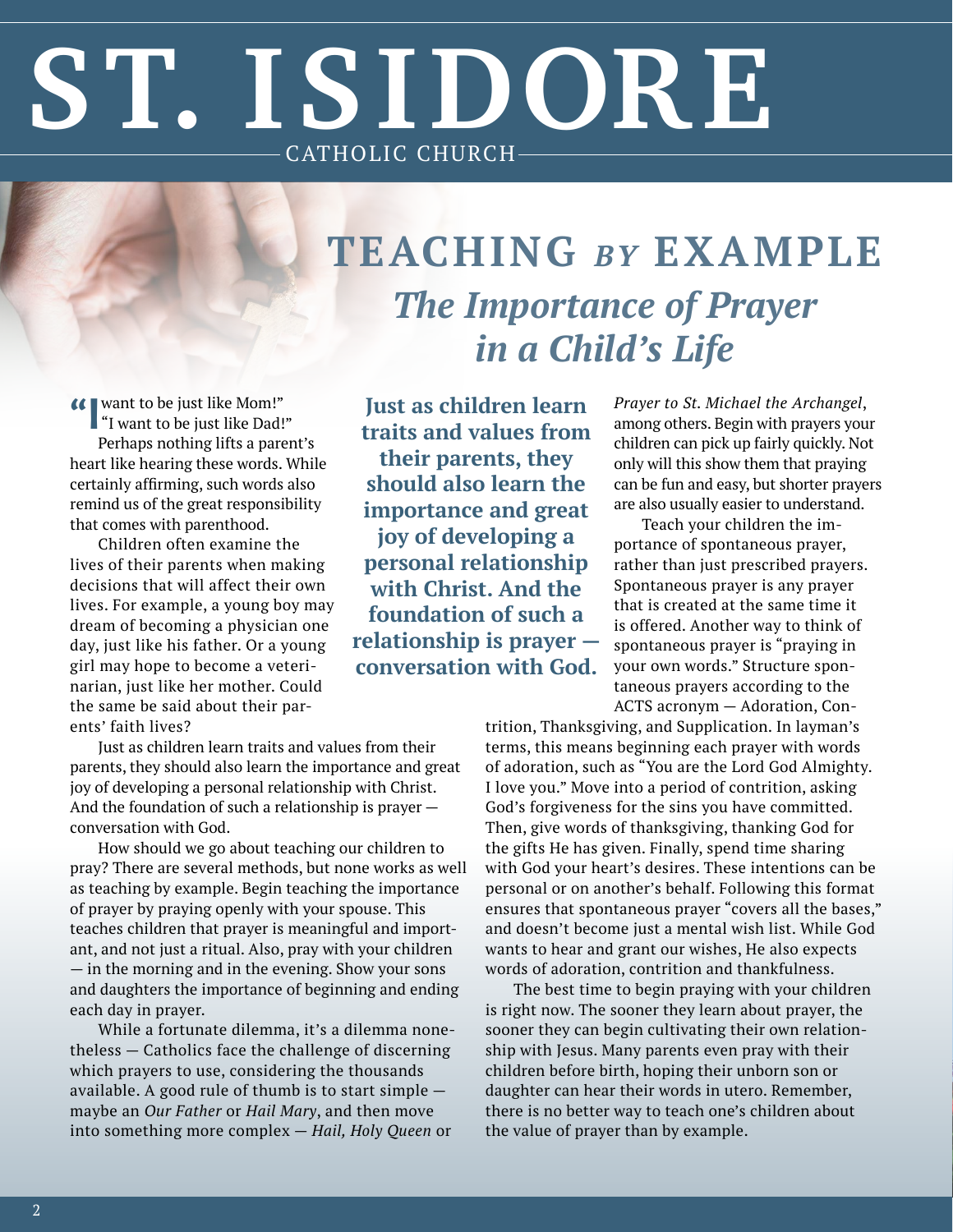#### *A Letter From Our Pastor*

### **ALL THINGS AND ALL PEOPLE ARE** *Made New*

Dear Parishioners,

We associate the Easter season with springtime — a time of new life and new beginnings — and Holy Scripture addresses this idea of newness many times. The Lord declares, "Behold, I make all things new" (Rev. 21:5).

This idea of being "new" is important to us as Catholics, and it is important to our parish. We need to strive to do this on a regular basis — even on a daily basis. Think of the fact that all was once new. Regardless of how you view the development of this earth

and those of us who occupy it, all was once new.

During this Easter season, we need to retain that idea of being "new." And being "new" means conversion, and we have often pointed out that conversion is at the heart of a life of stewardship.

As the Catechism of the Catholic Church puts it, "The Paschal mystery has two aspects: by his death, Christ liberates us from sin; by his Resurrection, he opens for us the way to a new life" (654).

In other words, Christ's Resurrection is the source of our new life — our own future resurrection. St. Paul wrote about it to the Romans (Rom  $6:5$ ) – "For if we have grown into union with him through a death like his, we shall also be united with him in the resurrection."

Hope for a new life beginning now and extending on into heaven is the result of Jesus' Resurrection. What

greater grounds for thanksgiving can there be than this Easter hope? We should sing with joy about God's promise to us, "Behold, I make all things new" (Rev 21:5).

St. Paul also wrote (Col 3:1-2), "If then you were raised with Christ, seek what is above, where Christ is seated at the right hand of God. Think of what is above, not of what is on earth." Jesus' Resurrection and His promise of a new life for us mean that we need to live in conformity with our status as adopted children of God.

How do we show our joy and our gratitude to God for this amazing gift He has given us? We join in worship and praise God by word and song. We share the Good News of Jesus' victory over death with our family, friends, and neighbors. And we offer back to the Lord a portion of the time, talent, and treasure He has entrusted to us.

Yes, the Easter message that we share in the benefits of Christ's Resurrection indeed makes all things new the ultimate foundation for all Christian stewardship.

The Lord is risen, alleluia. Sincerely yours in Christ,

Rev. Awom Brown

Rev. Avram Brown Pastor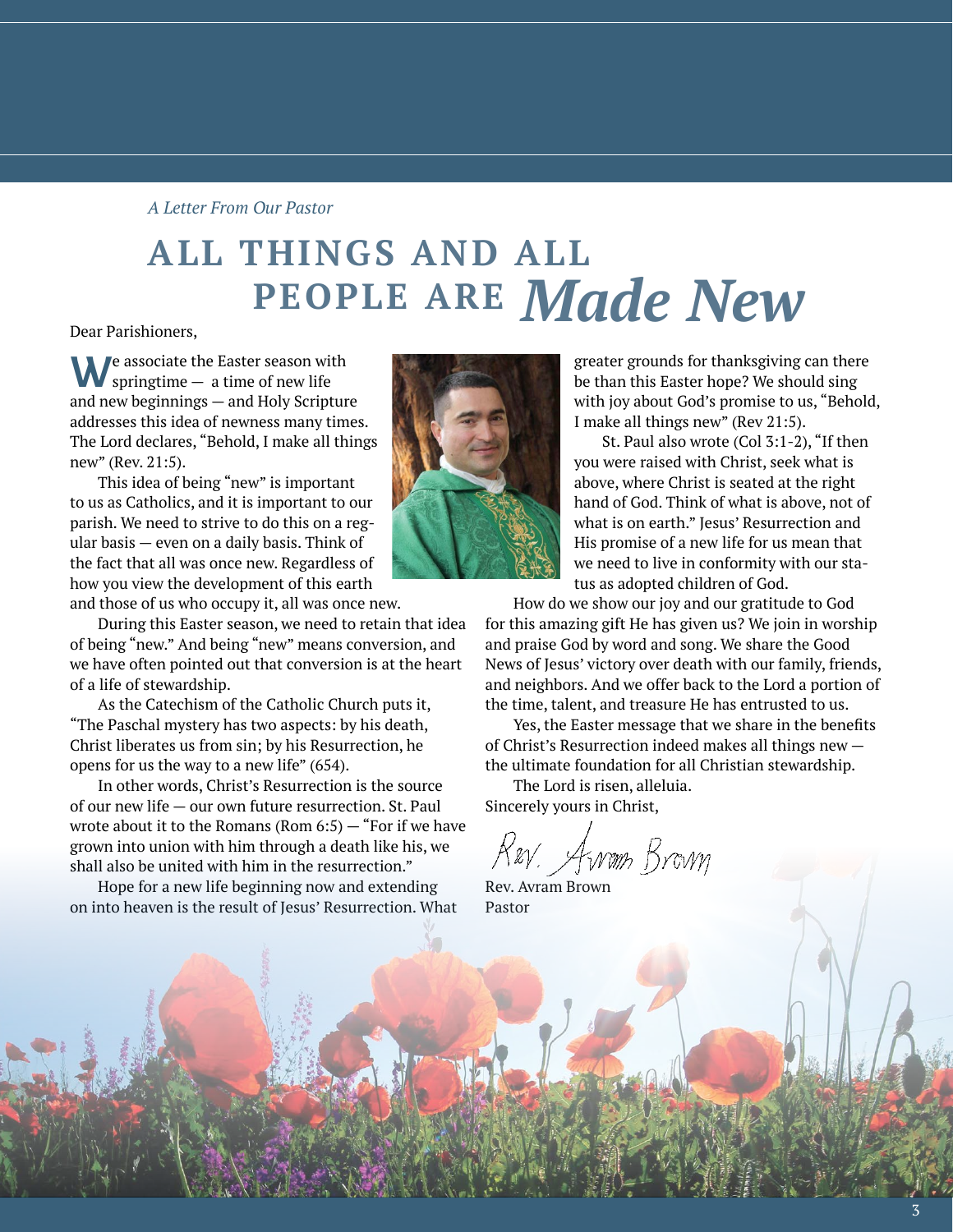# **ST. ISIDORE**  CATHOLIC CHURCH

### **DIVINE MERCY SUNDAY AND THE EUCHARISTIC APOSTLES OF DIVINE MERCY** *Trusting in Jesus and Embracing Prayerful Reflection*



**A**s Pope St. John Paul II once said, "Divine Mercy reaches human beings through the heart of Christ crucified."

On the weekend following Easter Sunday — this year, April  $24$  — we commemorate Divine Mercy Sunday. This is a day dedicated to reflecting on God's mercy, especially through Christ's death and resurrection.

The Divine Mercy Chaplet is a devotion that came about from Jesus' apparitions to St. Faustina Kowalska, a Polish nun from the 20th century. The Diary of Saint Faustina Maria Kowalska includes God's message of Divine Mercy to the world through St. Faustina. It is a powerful and compelling read, calling us all to embrace God's mercy.

"Jesus taught me to trust Him through this Chaplet and prayer," says Cathy Marsh. "My desire is for others to discover Jesus' inconceivable mercy."

And while Divine Mercy Sunday gives us a moment to pause and reflect, we at St. Isidore also have an ongoing opportunity of a similar nature.

The Eucharistic Apostles of Divine Mercy is a group that comes together in prayer and service to

promote Divine Mercy and pray for others. They meet twice per month throughout the year.

"At one of our monthly meetings, we study the Diary of St. Faustina along with readings from the Bible and the Catechism," Cathy says. "We pray the Chaplet of Divine Mercy for our members' intentions, along with intentions for our world's conversion. At our second monthly meeting, we pray the Litany of Reparation and the Chaplet of Divine for those who are dying, especially for those who are not prepared to die."

The group has been active at our parish since the mid '90s.

"Barry Johnson started the celebration of Divine Mercy Sunday in our parish," Cathy says. "John and Lucille Berg facilitated obtaining the Divine Mercy image that hangs in the vestibule of St. Isidore. Fr. Francisco Hernandez donated the statue of the Divine Mercy that stands in the church near Our Lady of Guadalupe. Many have supported this devotion while they have been parishioners — they, along with current members are so thankful to God for His mercy poured out on us on each Divine Mercy Sunday and throughout our lives."

*All are welcome to join the Eucharistic Apostles of Divine Mercy, who meet at 6 p.m. in the Bride's Room of our parish every first and third Monday of the month. For more information, please contact Cathy Marsh at [marsh95901@gmail.com](mailto:marsh95901@gmail.com).*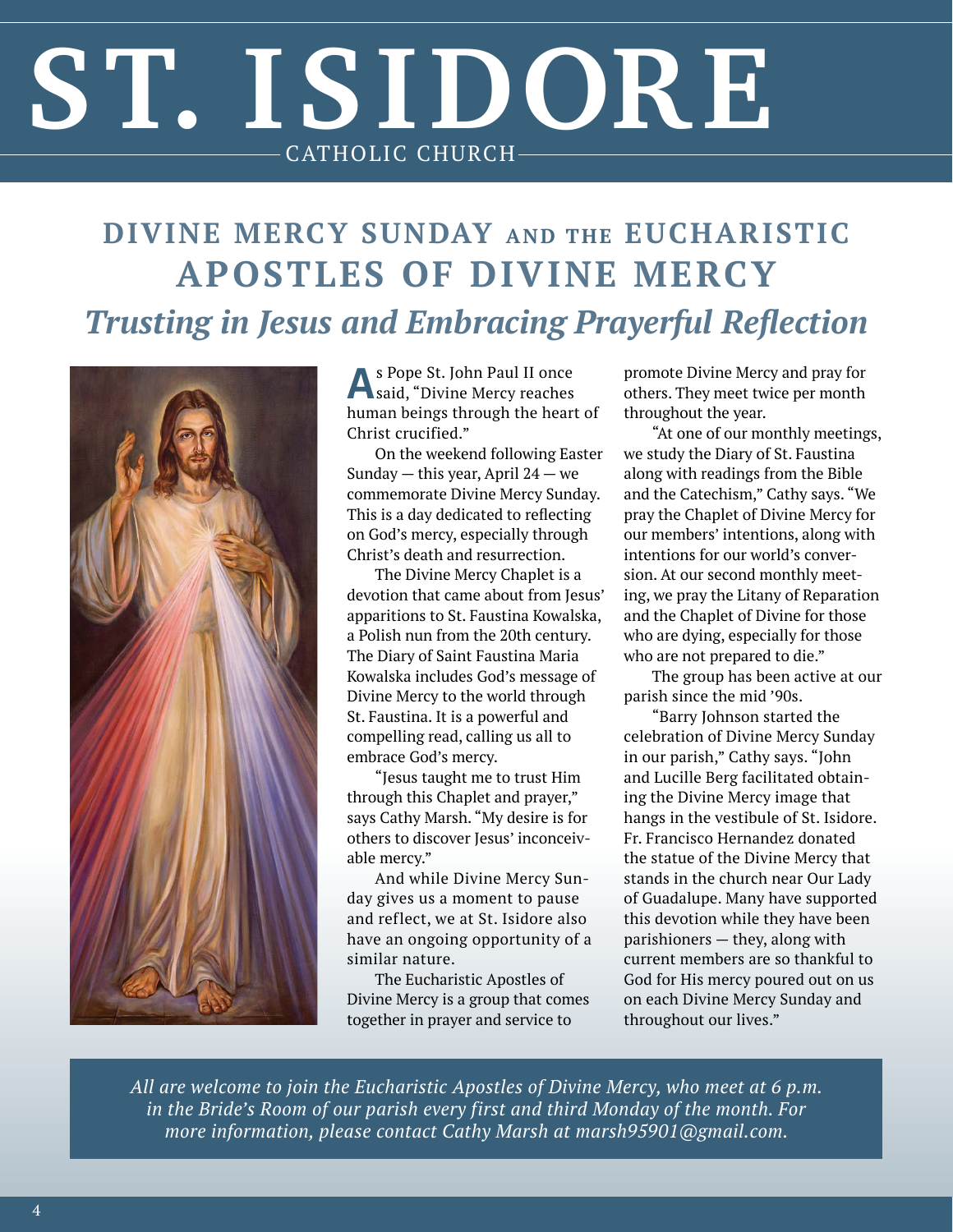## **FRATERNUS**

#### *Helping Men of All Ages Find Common Bonds in Christ*

**Here at St. Isidore, we have many opportu-**<br>nities to provide spiritual formation for the younger members of our parish community — but Fraternus is unique in that it allows men of all ages across generations to grow in faith alongside one another. The ministry creates an environment for young men to find fellowship with their peers, while also providing a group of role models for them to look towards.

"This ministry was started this past fall, but we have been working on it since last spring," says ministry member Matt Nelson. "There is a great need for a ministry to help men — especially young men — grow in love for God. Young men can get lost in the secular society that encourages them to turn from Christ. Fraternus is a discipleship that helps them to grow in virtue while strengthening their faith, and their love for God and his Catholic Church."

Young men must be in the fifth grade or older to participate in the ministry, and they meet every Tuesday night from 6:30 to 8:30 p.m. in the gym. While the group is Catholic, men do not need to be Catholic to participate.

"Men are able to always be part of the group — no one outgrows it," Matt says. "We have both 80-year-old and 10-year-olds. We strive to help our members grow in virtue. We do this by prayer, study, community service, group discussion, listening to speakers, and helping build community within the Church."

In addition to regular meetings, the group also organizes excursions throughout the year. They have participated in activities such as climbing the Sutter Buttes mountains; barbecues, a pig roast, and Rosaries at a ranch in the Sutter Buttes; an overnight camping trip along the Yuba River; and many members have attended a Fraternus National weeklong camp in Tennessee.

Especially in these turbulent times, faith is more important than ever and can help ground us in a world that



threatens to shake our foundations. Fraternus provides a solid faith community for these men and young men.

"Young men need a group to belong to," Matt says. "We help make their group one that is full of good, Catholic, virtuous young men as their peers, and virtuous role models of men to look up to and who they want to emulate. We grow in community. We grow in charity. We help develop what our Church is — and today and in the future, it is in great need for good Catholic men.

"The father of one of our members sent me a text the other day," he adds. "He said, 'I just wanted to say that since my son joined Fraternus he has been so overjoyed and has begun praying for the first time in his life. He